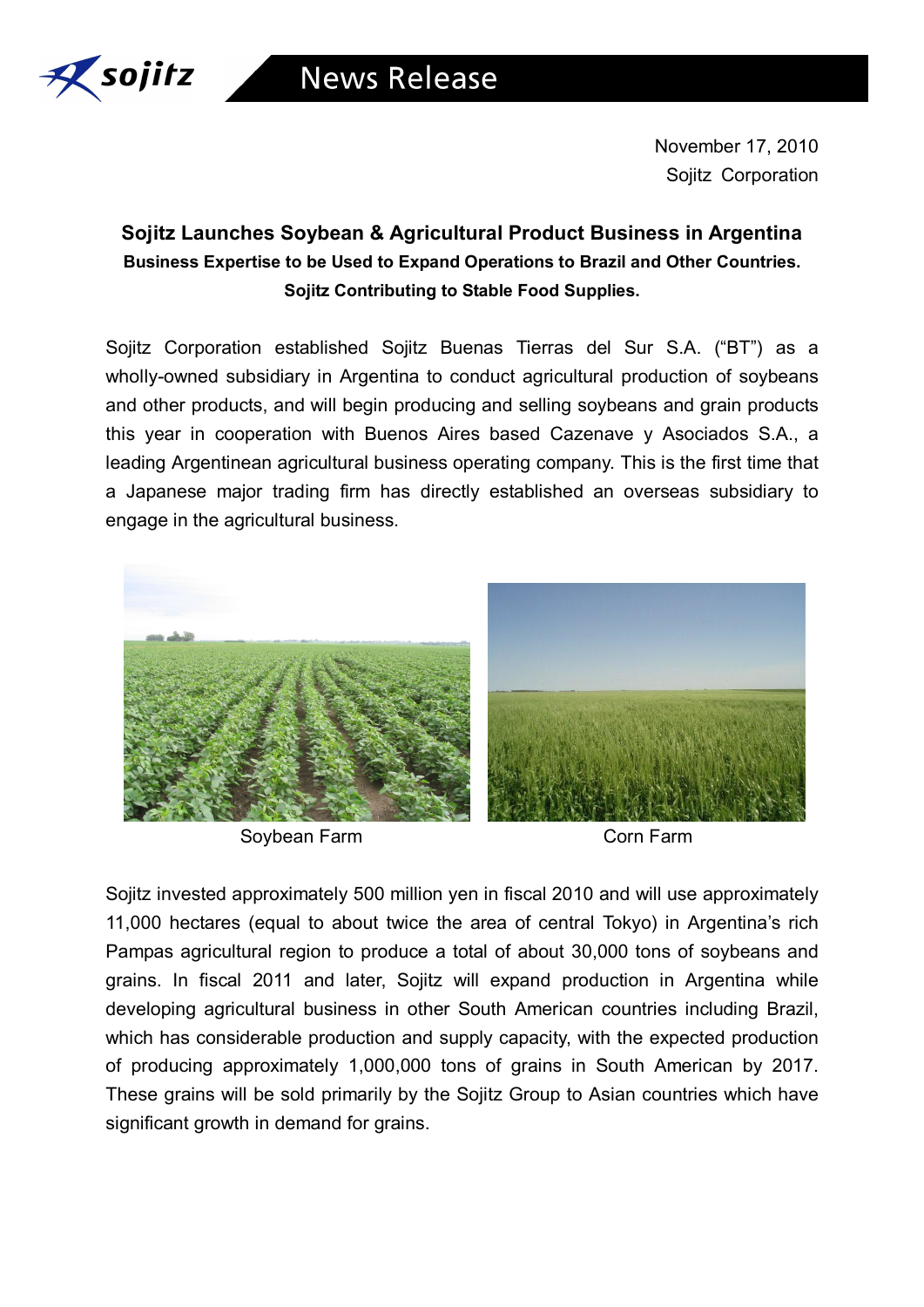

Global demand for soybeans was approximately 230 million tons in 2009, and with increases in demand for foodstuffs in conjunction with a rising global population and the economic development of emerging countries, demand has increased by about 35 % over the past 10 years. In the future security of food will be of the utmost importance.

Overseas agricultural businesses are subject to weather risks as well as country risks and other difficulties, but Sojitz will reduce those risks by obtaining foreign investment insurance coverage for overseas agricultural projects from Nippon Export and Import Insurance (NEXI). This is the first time that NEXI will insure an overseas agricultural project. Sojitz will also obtain multi-risk weather insurance from leading Argentinean insurers to hedge against weather risks. Thus, Sojitz is creating a business model that responds to a variety of different risks.

Sojitz will accumulate the expertise concerning agricultural businesses by participating directly in the business. In the future, Sojitz will develop the agricultural business in Asia and Africa and expand functions to large-scale upstream agricultural production in South America while reinforcing mid-stream distribution functions including trade and strengthening downstream food processing and distribution in Asia. Sojitz will build a global value chain that covers numerous products and countries and develop stable agricultural procurement and supply structures mainly in Asia.